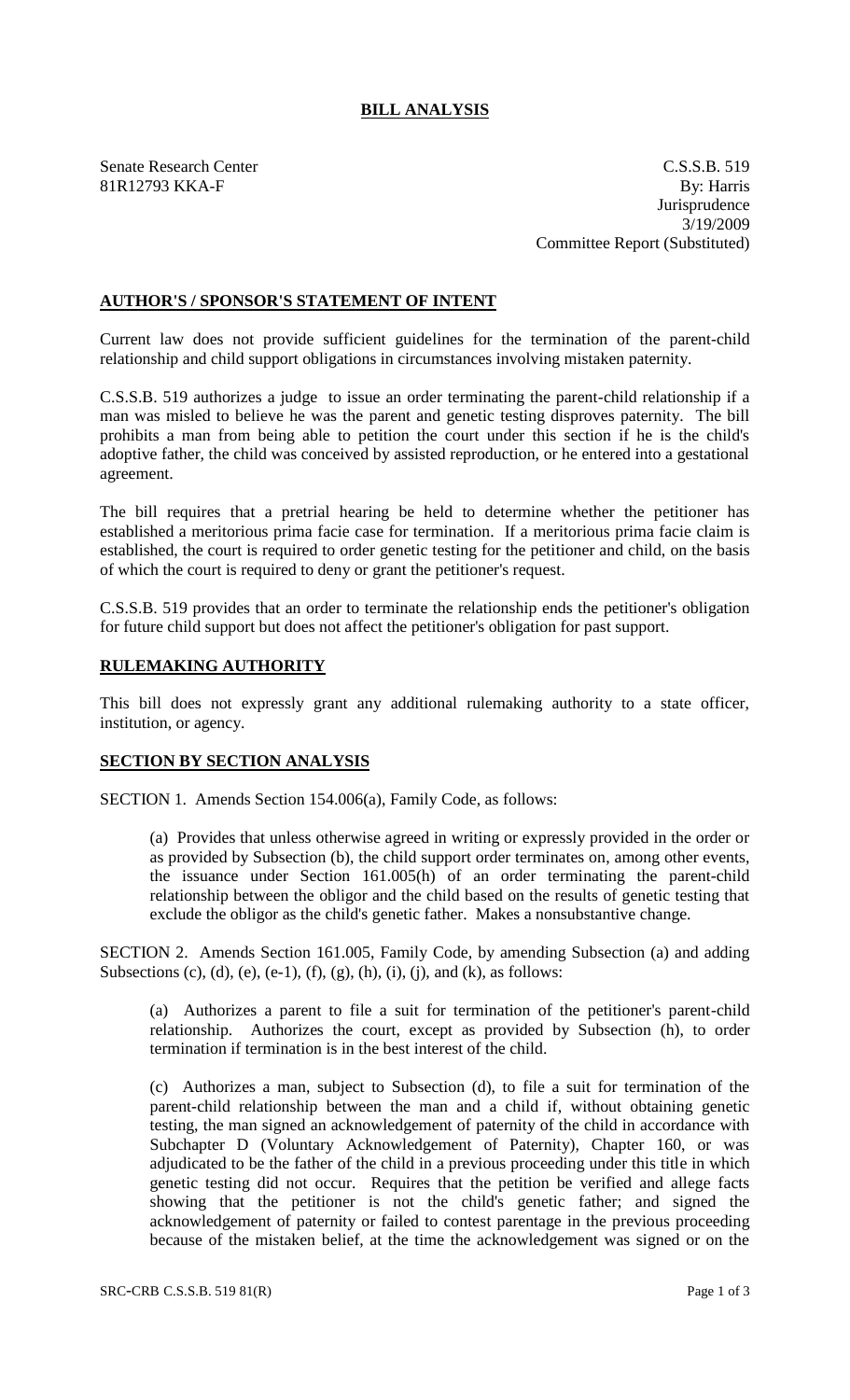date the court order in the previous proceeding was rendered, that he was the child's genetic father based on misrepresentations that led him to that conclusion.

(d) Prohibits a man from filing a petition under Subsection (c) if the man is the child's adoptive father, the child was conceived by assisted reproduction and the man consented to assisted reproduction by his wife under Subchapter H (Child of Assisted Reproduction), Chapter 160, or the man is the intended father of the child under a gestational agreement validated by a court under Subchapter I (Gestational Agreements), Chapter 160.

(e) Requires that a petition under Subsection (c) be filed not later than the first anniversary of the date on which the petitioner becomes aware of the acts alleged in the petition indicating that the petitioner is not the child's genetic father.

(e-1) Provides that Subsection (e) applies beginning September 1, 2010. Authorizes a petition, before that date, to be filed under Subsection (c) regardless of the date on which the petitioner became aware of the acts alleged in the petition indicating that the petitioner is not the child's genetic father. Provides that this subsection expires September 1, 2011.

(f) Requires the court, in a proceeding initiated under Subsection (c), to hold a pretrial hearing to determine whether the petitioner has established a meritorious prima facie case for termination of the parent-child relationship. Requires the court, if a meritorious prima facie claim is established, to order the petitioner and the child to submit to genetic testing under Subchapter F (Genetic Testing), Chapter 160.

(g) Requires the court, if the results of genetic testing ordered under Subsection (f) identify the petitioner as the child's genetic father under the standards prescribed by Section 160.505 (Genetic Testing Results; Rebuttal) and the results of any further testing requested by the petitioner and ordered by the court under Subchapter F, Chapter 160, do not exclude the petitioner as the child's genetic father, to deny the petitioner's request for termination of the parent-child relationship.

(h) Requires the court, if the results of genetic testing ordered under Subsection (f) exclude the petitioner as the child's genetic father, to render an order terminating the parent-child relationship.

(i) Provides that an order under Subsection (h) terminating the parent-child relationship ends the petitioner's obligation for future support of the child as of the date the order is rendered. Provides that the order does not affect the petitioner's obligations for support of the child incurred before that date or the petitioner's obligation to pay interest that accrues after that date on the basis of child support arrearages existing on that date. Provides that those obligations are enforceable until satisfied by any means available for the enforcement of child support other than contempt.

(j) Provides that an order under Subsection (h) terminating the parent-child relationship does not preclude:

(1) the initiation of a proceeding under Chapter 160 (Uniform Parentage Act) to adjudicate whether another man is the child's parent; or

(2) if the other man subject to a proceeding under Subdivision (1) is adjudicated as the child's parent, the rendition of an order requiring that man to pay child support for the child under Chapter 154 (Child Support), subject to Subsection (k).

(k) Prohibits an order described by Subsection (j)(2), notwithstanding Section 154.131 (Retroactive Child Support), from requiring the other man to pay retroactive child support for any period preceding the date on which the order under Subsection (h) terminated the parent-child relationship between the child and the man seeking termination under this section.